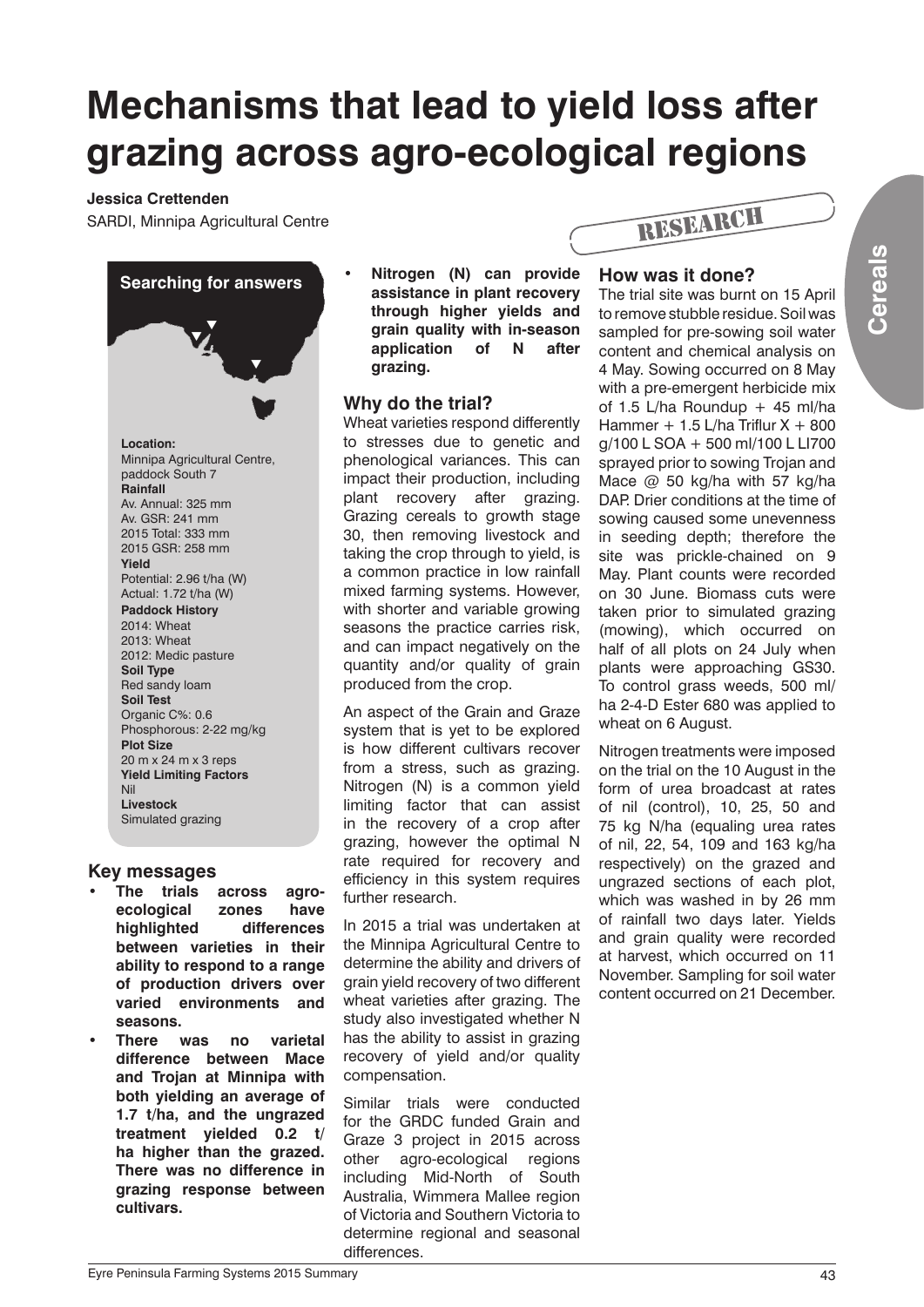

*Figure 1 The response to N of grazed versus ungrazed Mace and Trojan in 2015, showing grain quality parameters of protein and screenings percentages.*

# **What happened?**

#### *Eyre Peninsula, South Australia trial*

Slow and staggered germination was observed due to prickle chaining, however there was no difference recorded in plant numbers after emergence.

At the time of simulated grazing there was on average 1.19 and 1.36 t/ha of biomass in the Trojan and Mace treatments respectively available for grazing. The biomass across the site ranged from 0.91 to 2.19 t/ha, with no varietal difference, and a useful quantity for a grazing opportunity.

Figure 1 presents the cultivar response to N of grazed versus ungrazed Mace and Trojan wheat. Similar to biomass results, there was no varietal difference with both Mace and Trojan yielding an average of 1.7 t/ha. Across varieties the ungrazed treatment yielded 0.2 t/ha higher than the grazed  $(P=0.003, LSD=0.105)$ , with no difference in grazing treatment between cultivars. The N treatments of 25, 50 and 75 kg N/ha out-yielded the nil and 10 kg N/ha treatments by 0.2 t/ha on average  $(P = 0.001, LSD = 0.166)$ with higher N application resulting in higher yields and better recovery from grazing as a trend, with the exception of grazed Trojan.

Results from grain quality testing measured no difference in protein percentage in wheat variety or grazing treatment. Figure 1 shows that there was a strong trend for higher protein as a result of higher N rate with averages of 7.8, 8.3, 8.9, 10.4 and 11.4% protein in the nil, 10, 25, 50 and 75 kg N/ha treatments respectively  $(P = < 0.001, LSD = 0.714).$ 

Other quality parameters tested showed poorer results from higher N application with trends of lower grain weight, lower test weight and higher screenings regardless of cultivar or grazing treatment. Mace had a higher 1000 grain weight than Trojan in both grazed and ungrazed treatments  $(P = < 0.001)$ however it had a lower test weight measuring 74.7 and 76.1 kg/hL in Mace and Trojan respectively (P=0.003). Test weight was lower in the higher N treatments (P=<0.001). Screenings were 1.1% higher in Trojan versus Mace  $(P=0.01)$  and the grazed treatments measured 0.9% higher screenings than ungrazed  $(P=0.03)$ , with higher screenings in the higher N rate treatments  $(P = < 0.001)$ .

*Mid-north of South Australia trial* The 2015 east SA trial looked at two varieties (Mace and Trojan), two times of sowing (11 and

24 April), seven N treatments (0 to 150 kg/ha N in 25 kg/ha N increments), grazed and ungrazed treatments and also imposed an irrigation treatment of 37.5 mm on 18 September just prior to anthesis. Yields were very high, as expected, as a result of good autumn/winter rains and some carry-over water from 2014.

Key outcomes:

- Grazed Mace out-vielded ungrazed Mace until very high N rates were applied, however the main driver of this response was likely frost of the ungrazed treatment.
- Grazing reduced the yield of Trojan, except at low N rates. High N rates induced haying off of the grazed treatments, but not for ungrazed Trojan.
- There was a yield loss associated with grazing Trojan but not Mace (until very high N rates) in the second time of sowing, however there is inconsistency in the response to N.
- Grazing changed the water use efficiency of applied irrigation (higher irrigation lowered WUE) and there were varietal differences in this response that warrants further investigation.